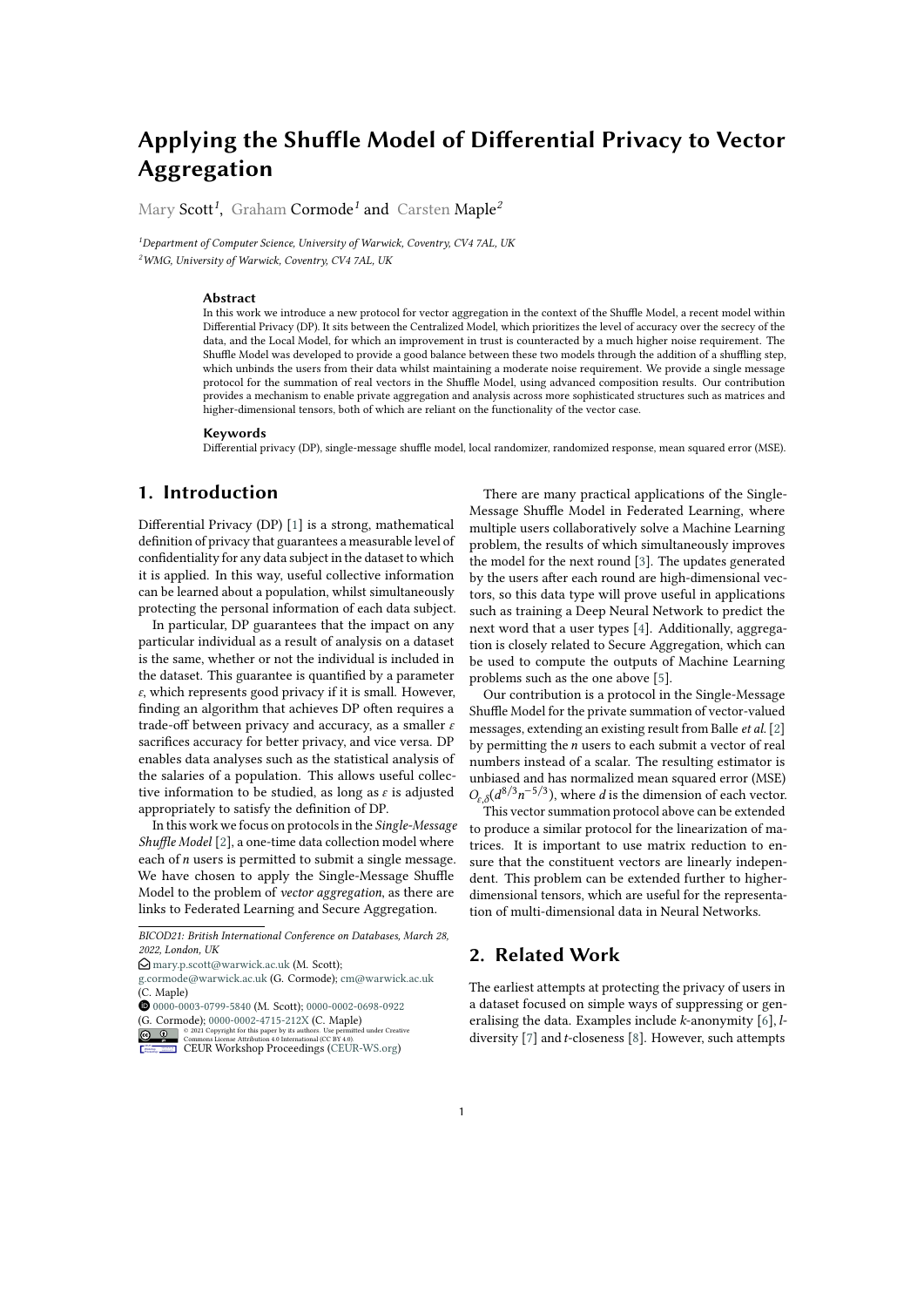have been shown to be insufficient, as proved by numerous examples [\[9\]](#page-9-8).

This harmful leakage of sensitive information can be easily prevented through the use of DP, as this mathematically guarantees that the chance of a *linkage attack* on an individual in the dataset is almost identical to that on an individual not in the dataset.

Ever since DP was first conceptualized in 2006 by Dwork *et al.* [\[1\]](#page-9-0), the majority of research in the field has focused on two opposing models. In the Centralized Model, users submit their sensitive personal information directly to a *trusted* central data collector, who adds *random noise* to the raw data to provide DP, before assembling and analyzing the aggregated results.

In the Local Model, DP is guaranteed when each user applies a *local randomizer* to add random noise to their data before it is submitted. The Local Model differs from the Centralized Model in that the central entity does not see the users' raw data at any point, and therefore does not have to be trusted. However, the level of noise required per user for the same privacy guarantee is much higher, which limits the usage of Local Differential Privacy (LDP) to major companies such as Google [\[10\]](#page-9-9), Apple [\[11\]](#page-9-10) and Microsoft [\[12\]](#page-9-11).

Neither of these two extensively studied models can provide a good balance between the trust of the central entity and the level of noise required to guarantee DP. Hence, in recent years researchers have tried to create intermediate models that reap the benefits of both.

In 2017, Bittau *et al.* [\[13\]](#page-9-12) introduced the Encode, Shuffle, Analyze (ESA) model, which provides a general framework for the addition of a *shuffling step* in a private protocol. After the data from each user is encoded, it is randomly permuted to unbind each user from their data before analysis takes place. In 2019, Cheu *et al.* [\[14\]](#page-9-13) formalized the Shuffle Model as a special case of the ESA model, which connects this additional shuffling step to the Local Model. In the Shuffle Model, the local randomizer applies a randomized mechanism on a per-element basis, potentially replacing a truthful value with another randomly selected domain element. The role of these independent reports is to create what we call a *privacy blanket*, which masks the outputs which are reported truthfully.

As well as the result on the private summation of scalarvalued messages in the Single-Message Shuffle Model that we will be using [\[2\]](#page-9-1), Balle *et al.* have published two more recent works that solve related problems. The first paper [\[15\]](#page-9-14) improved the distributed  $n$ -party summation protocol from Ishai *et al.* [\[16\]](#page-9-15) in the context of the Single-Message Shuffle Model to require  $O(1 + \pi / \log n)$ scalar-valued messages, instead of a logarithmic dependency of  $O(\log n + \pi)$ , to achieve statistical security  $2^{-\pi}$ . The second paper [\[17\]](#page-9-16) introduced two new protocols for the private summation of scalar-valued messages in the Multi-Message Shuffle Model, an extension of the Single-Message Shuffle Model that permits each of the  $n$  users to submit more than one message, using several independent shufflers to securely compute the sum. In this work, Balle *et al.* contributed a recursive construction based on the protocol from [\[2\]](#page-9-1), as well as an alternative mechanism which implements a discretized distributed noise addition technique using the result from Ishai *et al.* [\[16\]](#page-9-15).

Also relevant to our research is the work of Ghazi *et al.* [\[18\]](#page-9-17), which explored the related problems of private frequency estimation and selection in a similar context, drawing comparisons between the errors achieved in the Single-Message and Multi-Message Shuffle Models. A similar team of authors produced a follow-up paper [\[19\]](#page-9-18) describing a more efficient protocol for private summation in the Single-Message Shuffle Model, using the 'invisibility cloak' technique to facilitate the addition of zero-sum noise without coordination between the users.

### **3. Preliminaries**

We consider randomized mechanisms [\[9\]](#page-9-8) ℳ, ℛ under domains X, Y, and apply them to input datasets  $\vec{D}, \vec{D}'$ to generate (vector-valued) messages  $\vec{x}_i$ ,  $\vec{x}'_i$ . We write  $[k] = \{1, ..., k\}$  and N for the set of natural numbers.

### **3.1. Models of Differential Privacy**

The essence of Differential Privacy (DP) is the requirement that the contribution  $\vec{x}_i$  of a user *i* to a dataset  $\vec{D} = (\vec{x}_1, \dots, \vec{x}_n)$  does not have much effect on the outcome of the mechanism applied to that dataset.

In the *centralized* model of DP, random noise is only introduced after the users' inputs are gathered by a (trusted) aggregator. Consider a dataset  $\vec{D}'$  that differs from  $\vec{D}$ only in the contribution of a single user, denoted  $\vec{D} \approx \vec{D}'$ . Also let  $\varepsilon \ge 0$  and  $\delta \in (0, 1)$ . We say that a randomized mechanism  $\mathcal{M} : \mathbb{X}^n \to \mathbb{Y}$  is  $(\varepsilon, \delta)$ -differentially private if  $\forall \vec{D} \simeq \vec{D}'$ ,  $\forall E \subseteq \mathbb{Y}$ :

$$
\Pr[\mathcal{M}(\vec{D}) \in E] \le e^{\varepsilon} \cdot \Pr[\mathcal{M}(\vec{D}') \in E] + \delta[9].
$$

In this definition, we assume that the trusted aggregator obtains the raw data from all users and introduces the necessary perturbations.

In the *local* model of DP, each user *i* independently uses randomness on their input  $\vec{x}_i \in \mathbb{X}$  by using a *local randomizer*  $\mathcal{R} : \mathbb{X} \to \mathbb{Y}$  to obtain a perturbed result  $\mathcal{R}(\vec{x}_i)$ . We say that the local randomizer is  $(\varepsilon, \delta)$ -differentially private if ∀ $\vec{D}, \vec{D}', \forall E \subseteq \mathbb{Y}$ :

 $Pr[\mathcal{R}(\vec{x}_i) \in E] \leq e^{\varepsilon} \cdot Pr[\mathcal{R}(\vec{x}_i') \in E] + \delta [2],$  $Pr[\mathcal{R}(\vec{x}_i) \in E] \leq e^{\varepsilon} \cdot Pr[\mathcal{R}(\vec{x}_i') \in E] + \delta [2],$  $Pr[\mathcal{R}(\vec{x}_i) \in E] \leq e^{\varepsilon} \cdot Pr[\mathcal{R}(\vec{x}_i') \in E] + \delta [2],$  $Pr[\mathcal{R}(\vec{x}_i) \in E] \leq e^{\varepsilon} \cdot Pr[\mathcal{R}(\vec{x}_i') \in E] + \delta [2],$  $Pr[\mathcal{R}(\vec{x}_i) \in E] \leq e^{\varepsilon} \cdot Pr[\mathcal{R}(\vec{x}_i') \in E] + \delta [2],$ 

where  $\vec{x}_i' \in \mathbb{X}$  is some other valid input vector that  $i$  could hold. The Local Model guarantees that any observer will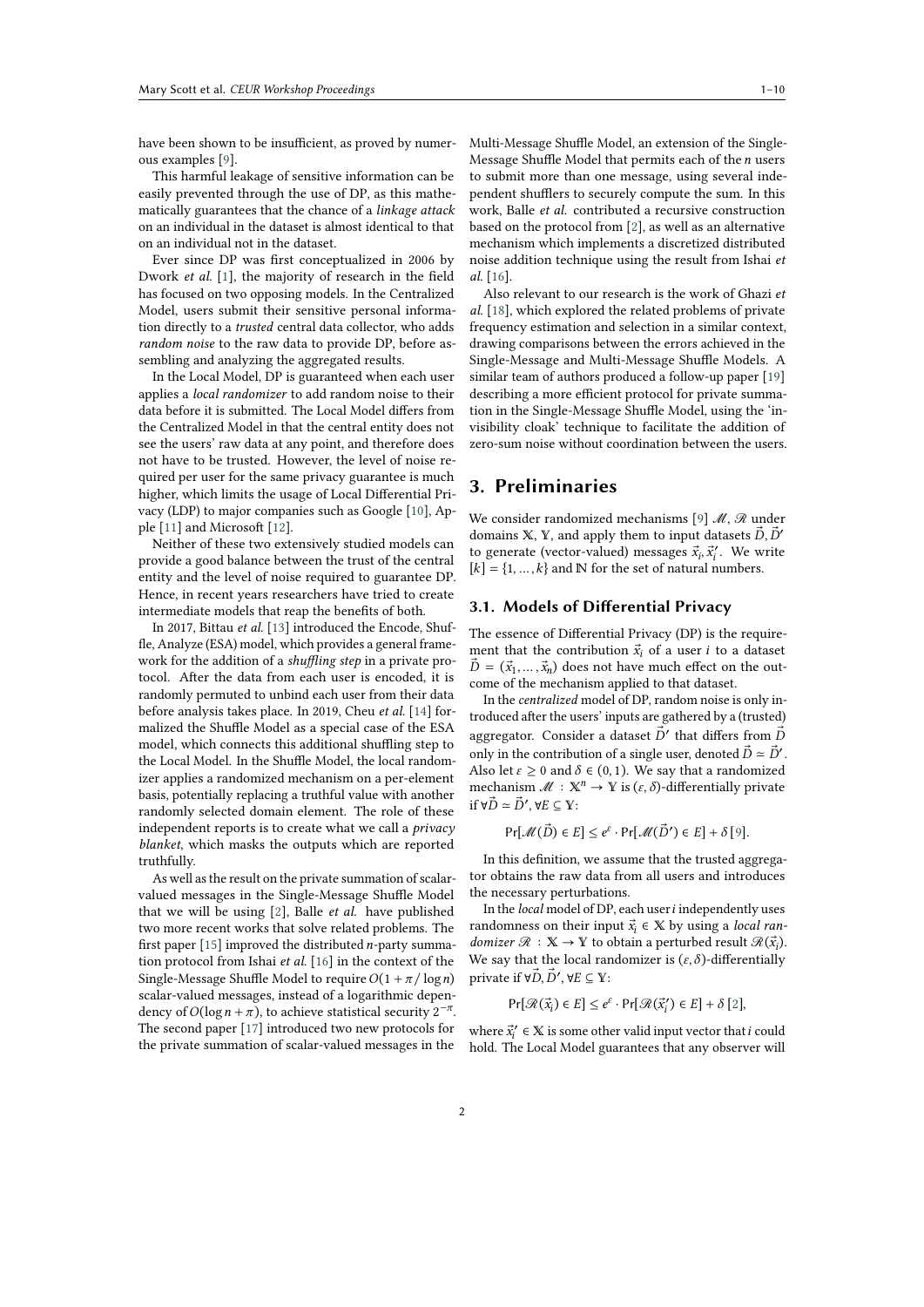not have access to the raw data from any of the users. That is, it removes the requirement for trust. The price is that this requires a higher level of noise per user to achieve the same privacy guarantee.

#### **3.2. Single-Message Shuffle Model**

The Single-Message Shuffle Model sits in between the Centralized and Local Models of DP [\[2\]](#page-9-1). Let a protocol  $\mathscr P$  in the Single-Message Shuffle Model be of the form  $\mathcal{P} = (\mathcal{R}, \mathcal{A})$ , where  $\mathcal{R} : \mathbb{X} \to \mathbb{Y}$  is the *local randomizer*, and  $\mathscr{A}: \mathbb{Y}^n \to \mathbb{Z}$  is the *analyzer* of  $\mathscr{P}$ . Overall,  $\mathscr{P}$ implements a mechanism  $\mathcal{P}: \mathbb{X}^n \to \mathbb{Z}$  as follows. Each user  $i$  independently applies the local randomizer to their message  $\vec{x}_i$  to obtain a message  $\vec{y}_i = \mathcal{R}(\vec{x}_i)$ . Subsequently, the messages  $(\vec{y}_1, \dots, \vec{y}_n)$  are randomly permuted by a trusted *shuffler*  $\mathcal{S} : \mathbb{Y}^n \to \mathbb{Y}^n$ . The random permutation  $\mathcal{S}(\vec{y}_1, \ldots, \vec{y}_n)$  is submitted to an untrusted data collector, who applies the analyzer  ${\mathscr A}$  to obtain an output for the mechanism. In summary, the output of  $\mathscr{P}(\vec{x}_1, \ldots, \vec{x}_n)$  is given by:

 $\mathscr{A} \circ \mathscr{S} \circ \mathscr{R}^n(\vec{x}) = \mathscr{A}(\mathscr{S}(\mathscr{R}(\vec{x}_1), \ldots, \mathscr{R}(\vec{x}_n))).$ 

Note that the data collector observing the shuffled messages  $S(\vec{y}_1, \ldots, \vec{y}_n)$  obtains no information about which user generated each of the messages. Therefore, the privacy of  $\mathscr P$ relies on the indistinguishability between the shuffles  $\mathcal{S} \circ \mathcal{R}^n(\vec{D})$  and  $\mathcal{S} \circ \mathcal{R}^n(\vec{D}')$  for datasets  $\vec{D} \simeq \vec{D}'.$ The analyzer can represent the shuffled messages as a *histogram*, which counts the number of occurrences of the possible outputs of  $Y$ .

#### <span id="page-2-3"></span>**3.3. Measuring Accuracy**

In Section [4](#page-2-0) we use the *mean squared error* to compare the overall output of a private summation protocol in the Single-Message Shuffle Model with the original dataset. The MSE is used to measure the average squared difference in the comparison between a fixed input  $f(\vec{D})$  to the randomized protocol  $\mathcal{P}$ , and its output  $\mathcal{P}(\vec{D})$ . In this context,  $MSE(\mathcal{P}, \vec{D}) = E | (\mathcal{P}(\vec{D}) - f(\vec{D}))^2 |$ , where the expectation is taken over the randomness of  $\mathscr{P}$ . Note when  $E[\mathcal{P}(D)] = f(D)$ , MSE is equivalent to variance, i.e.:

$$
\text{MSE}(\mathcal{P}, \vec{D}) = \mathsf{E}\Big[ (\mathcal{P}(\vec{D}) - \mathsf{E}[\mathcal{P}(\vec{D})])^2 \Big] = \text{Var}[\mathcal{P}(\vec{D})].
$$

### <span id="page-2-0"></span>**4. Vector Sum in the Shuffle Model**

In this section we introduce our protocol for vector summation in the Shuffle Model and tune its parameters to optimize accuracy.

| <b>Algorithm 1:</b> Local Randomizer $\mathcal{R}_{v,k,n}^{PH}$ |
|-----------------------------------------------------------------|
| <b>Public Parameters:</b>                                       |
| $\gamma \in [0, 1]$ , domain size k, and number of              |
| parties <i>n</i>                                                |
| <b>Input:</b> $x_i \in [k]$                                     |
| Output: $y_i \in [k]$                                           |
| Sample $b \leftarrow \text{Ber}(y)$                             |
| <b>if</b> $b = 0$ <b>then</b> let $y_i \leftarrow x_i$          |
| <b>else</b> sample $y_i$ ← Unif([k])                            |
| return $v_i$                                                    |

#### <span id="page-2-2"></span><span id="page-2-1"></span>**4.1. Basic Randomizer**

First, we describe a basic local randomizer applied by each user *i* to an input  $x_i \in [k]$ . The output of this protocol is a (private) histogram of shuffled messages over the domain  $[k]$ .

The Local Randomizer  $\mathscr{R}_{\gamma,k,n}^{PH},$  shown in Algorithm [1,](#page-2-1) applies a generalized *randomized response* mechanism that returns the true message  $x_i$  with probability 1 −  $\gamma$  and a uniformly random message with probability  $\gamma$ . Such a basic randomizer is used by Balle *et al.* [\[2\]](#page-9-1) in the Single-Message Shuffle Model for scalar-valued messages, as well as in several other previous works in the Local Model [\[20,](#page-9-19) [21,](#page-9-20) [22\]](#page-9-21). In Section [4.3,](#page-3-0) we find an appropriate  $y$  to optimize the proportion of random messages that are submitted, and therefore guarantee DP.

We now describe how the presence of these random messages can form a 'privacy blanket' to protect against a *difference attack* on a particular user. Suppose we apply Algorithm [1](#page-2-1) to the messages from all  $n$  users. Note that a subset  $B$  of approximately  $\gamma n$  of these users returned a uniformly random message, while the remaining users returned their true message. Following Balle *et al.* [\[2\]](#page-9-1), the analyzer can represent the messages sent by users in  $B$  by a histogram  $Y_1$  of uniformly random messages, and can form a histogram  $Y_2$  of truthful messages from users not in B. As these subsets are mutually exclusive and collectively exhaustive, the information represented by the analyzer is equivalent to the histogram  $Y = Y_1 \cup Y_2$ .

Consider two neighbouring datasets, each consisting of  $n$  messages from  $n$  users, that differ only on the input from the  $n^{\text{th}}$  user. To simplify the discussion and subsequent proof, we temporarily omit the action of the shuffler. By the post-processing property of DP, this can be reintroduced later on without adversely affecting the privacy guarantees. To achieve DP we need to find an appropriate  $\gamma$  such that when Algorithm [1](#page-2-1) is applied, the change in  $Y$  is appropriately bounded. As the knowledge of either the set  ${\cal B}$  or the messages from the first  $n-1$ users does not affect DP, we can assume that the analyzer knows both of these details. This lets the analyzer remove all of the truthful messages associated with the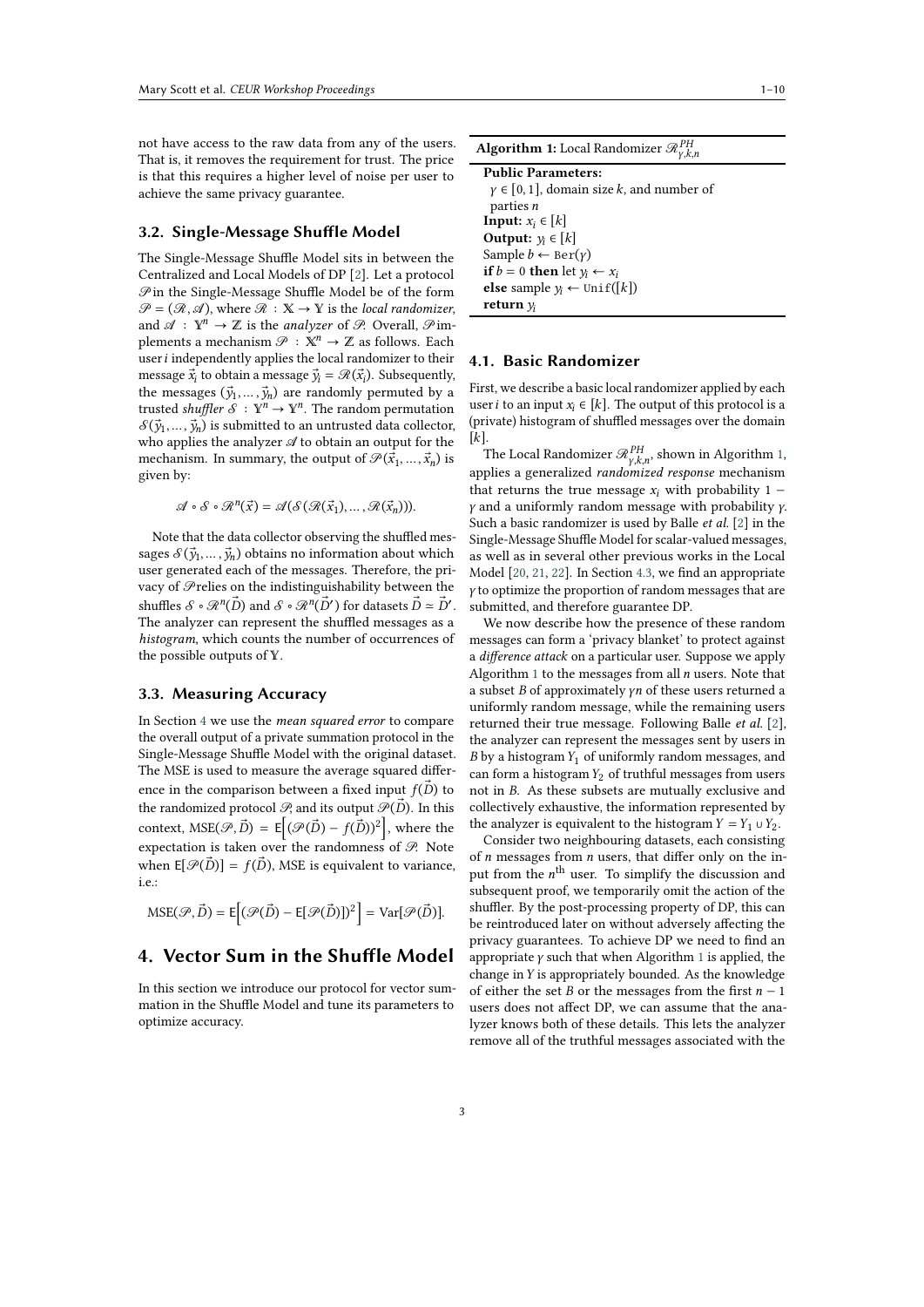first  $n - 1$  users from Y.

If the  $n^{\rm th}$  user is in B, this means their submission is independent of their input, so we trivially satisfy DP. Otherwise, the (curious) analyzer knows that the  $n^{\text{th}}$  user has submitted their true message  $x_n$ . The analyzer can remove all of the truthful messages associated with the first *n*−1 users from *Y*, and obtain  $Y_1 \cup \{x_n\}$ . The subsequent privacy analysis will argue that this does not reveal  $x_n$ if  $\gamma$  is set so that  $Y_1$ , the histogram of random messages, appropriately 'hides'  $x_n$ .

### **4.2. Private Summation of Vectors**

Here, we extend the protocol from Section [4.1](#page-2-2) to address the problem of computing the sum of  $n$  real vectors, each of the form  $\vec{x}_i = (x_i^{(1)}, ..., x_i^{(d)}) \in [0, 1]^d$ , in the Single-Message Shuffle Model. Specifically, we analyze the utility of a protocol  $\mathcal{P}_{d,k,n,t} = (\mathcal{R}_{d,k,n,t}, \mathcal{A}_{d,k,t})$  for this purpose, by using the MSE from Section [3.3](#page-2-3) as the accuracy measure. In the scalar case, each user applies the protocol to their entire input [\[2\]](#page-9-1). Moving to the vector case, we allow each user to independently sample a set of  $1 \le t \le d$  coordinates from their vector to report. Our analysis allows us to optimize the parameter  $t$ .

Hence, the first step of the Local Randomizer  $\mathcal{R}_{d,k,n,t}$ , presented in Algorithm [2,](#page-3-1) is to uniformly sample  $t$  coordinates  $(\alpha_1, ..., \alpha_t) \in [d]$  (without replacement) from each vector  $\vec{x}_i$ . To compute a differentially private approximation of  $\sum_i \vec{x}_i$ , we fix a quantization level k. Then we randomly round each  $x_i^{(\alpha_j)}$  $t_i^{(\alpha_j)}$  to obtain  $\bar{x}_i^{(\alpha_j)}$  $\sum_{i}^{(\alpha_j)}$  as either  $\lfloor x_i^{(\alpha_j)}\rfloor$  $\binom{(\alpha_j)}{i}$ k] or  $\lceil x_i^{(\alpha_j)} \rceil$  $\int_{i}^{(\alpha)} k$ . Next, we apply the randomized re-sponse mechanism from Algorithm [1](#page-2-1) to each  $\bar{x}_i^{(\alpha_j)}$  $\hat{a}^{(\alpha)}$ , which sets each output  $y_i^{(\alpha_j)}$  $\hat{X}_i^{(\alpha_j)}$  independently to be equal to  $\bar{X}_i^{(\alpha_j)}$ sets each output  $y_i$  muepermently to be equal to  $x_i$ <br>with probability 1 –  $\gamma$ , or a random value in  $\{0, 1, ..., k\}$ with probability  $\gamma$ . Each  $y_i^{(\alpha_j)}$  will contribute to a histogram of the form  $(y_1^{(\alpha_j)})$  $\binom{(\alpha_j)}{1}, \ldots, \binom{(\alpha_j)}{n}$  as in Section [4.1.](#page-2-2)

The Analyzer  $\mathscr{A}_{d,k,t}$ , shown in Algorithm [3,](#page-3-2) aggregates the histograms to approximate  $\sum_i \vec{x}_i$  by post-processing the vectors coordinate-wise. More precisely, the analyzer sets each output  $y_i^{(\alpha_j)}$  $\mathbf{y}_i^{(\alpha_j)}$  to  $\mathbf{y}_i^{(l)}$ , where the new label  $l$  is from its corresponding input  $x_i^{(l)}$  of the original *d*-dimensional vector  $\vec{x}_i$ . For all inputs  $x_i^{(l)}$  that were not sampled, we set  $y_i^{(l)} = 0$ . Subsequently, the analyzer aggregates the sets of outputs from all users corresponding to each of those  $l$  coordinates in turn, so that a  $d$ -dimensional vector is formed. Finally, a standard debiasing step is applied to this vector to remove the scaling and rounding applied to each submission. DeBias returns an unbiased estimator,  $\vec{z}$ , which calculates an estimate of the true sum of the vectors by subtracting the expected uniform noise from the randomized sum of the vectors.

| <b>Algorithm 2:</b> Local Randomizer $\mathcal{R}_{d,k,n,t}$                                                               |
|----------------------------------------------------------------------------------------------------------------------------|
| <b>Public Parameters:</b> $k$ , $t$ , dimension $d$ , and                                                                  |
| number of parties $n$                                                                                                      |
| <b>Input:</b> $\vec{x}_i = (x_i^{(1)}, \dots, x_i^{(d)}) \in [0, 1]^d$                                                     |
| <b>Output:</b> $\vec{y}_i = (y_i^{(\alpha_1)}, \dots, y_i^{(\alpha_t)}) \in \{0, 1, \dots, k\}^t$                          |
| Sample $(\alpha_1, , \alpha_t)$ ← Unif([d])                                                                                |
| Let $\bar{x}_i^{(\alpha_j)} \leftarrow [x_i^{(\alpha_j)} k] + \text{Ber}(x_i^{(\alpha_j)} k -  x_i^{(\alpha_j)} k )$       |
| $\bar{\mathbf{x}}_i^{(\alpha_j)}$ : encoding of $\bar{\mathbf{x}}_i^{(\alpha_j)}$ with precision $k$                       |
| ⊳ y; apply <b>Algorithm 1</b> to each $\bar{x}_i^{(\alpha_j)}$ : apply <b>Algorithm 1</b> to each $\bar{x}_i^{(\alpha_j)}$ |
| <b>return</b> $\vec{y}_i = (y_i^{(\alpha_1)}, , y_i^{(\alpha_t)})$                                                         |

<span id="page-3-1"></span>

| <b>Algorithm 3:</b> Analyzer $\mathscr{A}_{d, k, t}$                                                              |
|-------------------------------------------------------------------------------------------------------------------|
| <b>Public Parameters:</b> $k$ , $t$ , and dimension $d$                                                           |
| <b>Input:</b> Multiset $\{\vec{y}_i\}_{i \in [n]}$ , with                                                         |
| $(y_i^{(\alpha_1)}, \ldots, y_i^{(\alpha_t)}) \in \{0, 1, \ldots, k\}^t$                                          |
| <b>Output:</b> $\vec{z} = (z^{(1)}, \dots, z^{(d)}) \in [0, 1]^d$                                                 |
| Let $y_i^{(l)} \leftarrow y_i^{(\alpha_j)}$<br>⊳ $V_i^{(\alpha_j)}$ : submission corresponding to $x_i^{(l)}$     |
| Let $(\hat{z}^{(1)},,\hat{z}^{(d)}) \leftarrow (\frac{1}{k}\sum_i y_i^{(1)},,\frac{1}{k}\sum_i y_i^{(d)})$<br>Let |
| $(z^{(1)},, z^{(d)}) \leftarrow ($ DeBias $(\hat{z}^{(1)}),$ ,DeBias $(\hat{z}^{(d)})$                            |
| ⊳ DeBias $(\hat{z}^{(l)}) = (\hat{z}^{(l)} - \frac{\gamma}{2} \cdot  y_i^{(l)} )/(1 - \gamma)$                    |
| <b>return</b> $\vec{z} = (z^{(1)}, \dots, z^{(d)})$                                                               |

#### <span id="page-3-2"></span><span id="page-3-0"></span>**4.3. Privacy Analysis of Algorithms**

In this section, we will find an appropriate  $\gamma$  that ensures that the mechanism described in Algorithms [2](#page-3-1) and [3](#page-3-2) satisfies  $(\varepsilon, \delta)$ -DP for vector-valued messages in the Single-Message Shuffle Model. To achieve this, we prove the following theorem, where we initially assume  $\varepsilon < 1$ to simplify our computations. At the end of this section, we discuss how to cover the additional case  $1 \le \varepsilon < 6$  to suit our experimental study.

<span id="page-3-3"></span>**Theorem 4.1.** *The shuffled mechanism*  $M = S \circ \mathcal{R}_{d,k,n,t}$ *is*  $(\varepsilon, \delta)$ -*DP* for any  $d, k, n \in \mathbb{N}$ ,  $\{t \in \mathbb{N} \mid t \in [d]\}, \varepsilon < 6$  and  $\delta \in (0, 1]$  *such that:* 

$$
\gamma = \begin{cases} \frac{56d k \log(1/\delta) \log(2t/\delta)}{(n-1)\varepsilon^2}, & when \ \varepsilon < 1\\ \frac{2016d k \log(1/\delta) \log(2t/\delta)}{(n-1)\varepsilon^2}, & when \ 1 \leq \varepsilon < 6. \end{cases}
$$

*Proof.* Let  $\vec{D} = (\vec{x}_1, ..., \vec{x}_n)$  and  $\vec{D}' = (\vec{x}_1, ..., \vec{x}_n')$  be the two neighbouring datasets differing only in the input of the  $n^{\text{th}}$  user, as used in Section [4.1.](#page-2-2) Here each vectorvalued message  $\vec{x}_i$  is of the form  $(x_i^{(1)},...,x_i^{(d)})$ . Recall from Section [4.1](#page-2-2) that we assume that the analyzer can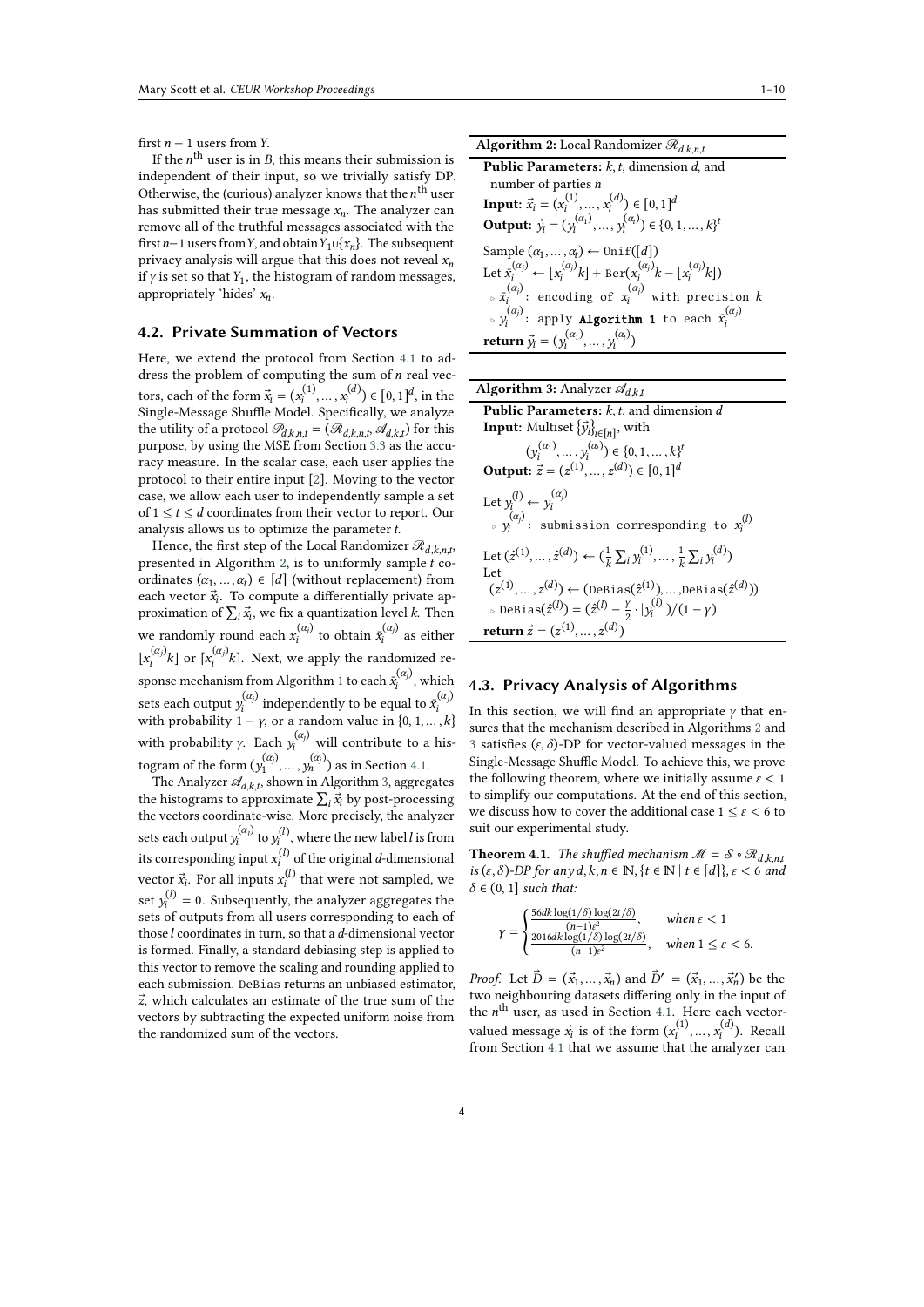see the users in  $B$  (i.e., the subset of users that returned a uniformly random message), as well as the inputs from the first  $n - 1$  users.

We now introduce the *vector view* VView<sub>*M*</sub>( $\vec{D}$ ) as the collection of information that the analyzer is able to see after the mechanism ℳ is applied to all vector-valued messages in the dataset  $\vec{D}$ . VView<sub>*M*</sub>( $\vec{D}$ ) is defined as the tuple  $(\vec{Y}, \vec{D}_0, \vec{b})$ , where  $\vec{Y}$  is the multiset containing the outputs  $\{\vec{y}_1, \ldots, \vec{y}_n\}$  of the mechanism  $\mathcal{M}(\vec{D}), \vec{D}_0$  is the vector containing the inputs  $(\vec{x}_1, \dots, \vec{x}_{n-1})$  from the first  $n-1$  users, and  $\vec{b}$  contains binary vectors  $(\vec{b}_1, ..., \vec{b}_n)$ which indicate for which coordinates each user reports truthful information. This vector view can be projected to overlapping *scalar views* by applying Algorithm [2](#page-3-1) only to the  $j^{\text{th}}$  uniformly sampled coordinate  $\alpha_j \in [d]$  from each user, where  $j \in [t]$ . The  $j^{\text{th}}$  scalar view View  $\overset{(\alpha_j)}{\mathcal{M}}(\vec{D})$ of VView  $_{{\mathscr M}}(\vec{D})$  is defined as the tuple  $(\vec{Y}^{(\alpha_j)},\vec{D}_0^{(\alpha_j)},\vec{b}^{(\alpha_j)}),$ where:

$$
\vec{Y}^{(\alpha_j)} = \mathcal{M}(\vec{D}^{(\alpha_j)}) = \{y_1^{(\alpha_j)}, \dots, y_n^{(\alpha_j)}\},
$$
  

$$
\vec{D}_0^{(\alpha_j)} = (x_1^{(\alpha_j)}, \dots, x_{n-1}^{(\alpha_j)})
$$
  
and 
$$
\vec{b}^{(\alpha_j)} = (b_1^{(\alpha_j)}, \dots, b_n^{(\alpha_j)})
$$

are the analogous definitions of  $\vec{Y}$ ,  $\vec{D}_0$  and  $\vec{b}$ , but containing only the information referring to the  $j<sup>th</sup>$  uniformly sampled coordinate of each vector-valued message.

The following *advanced composition* results will be used in our setting to get a tight upper bound:

**Theorem 4.2** (Dwork *et al.* [\[9\]](#page-9-8)). *For all*  $\varepsilon', \delta', \delta \ge 0$ , the class of  $(\varepsilon', \delta')$ -differentially private mechanisms satis*fies*  $(\varepsilon, r\delta' + \delta)$ -differential privacy under *r*-fold adaptive *composition for:*

$$
\varepsilon = \sqrt{2r \log(1/\delta)} \varepsilon' + r \varepsilon' \Big(e^{\varepsilon'} - 1\Big).
$$

<span id="page-4-0"></span>**Corollary 4.3.** *Given target privacy parameters*  $0 \le \varepsilon \le 1$  $\partial$  *and*  $\delta$  > 0, to ensure ( $\varepsilon$ ,  $r\delta'$  +  $\delta$ ) cumulative privacy loss over *r* mechanisms, it suffices that each mechanism is ( $\varepsilon'$  ,  $\delta'$  )-DP, *where:*

$$
\varepsilon' = \frac{\varepsilon}{2\sqrt{2r\log(1/\delta)}}.
$$

To show that VView<sub></sub> ( $\vec{D}$ ) satisfies ( $\varepsilon$ ,  $\delta$ )-DP it suffices to prove that:

$$
\mathsf{Pr}_{\widetilde{\mathsf{V}} \sim \text{VView}_{\mathcal{M}}(\vec{D})} \left[ \frac{\mathsf{Pr}[\text{VView}_{\mathcal{M}}(\vec{D}) = \widetilde{\mathsf{V}}]}{\mathsf{Pr}[\text{VView}_{\mathcal{M}}(\vec{D}') = \widetilde{\mathsf{V}}]} \ge e^{\varepsilon} \right] \le \delta. \quad (1)
$$

By considering this vector view as a union of overlapping scalar views, and letting  $r = t$  in Corollary [4.3,](#page-4-0) it is

sufficient to derive [\(](#page-4-1)1) from:

<span id="page-4-2"></span>
$$
\Pr_{\mathsf{V}_{\alpha_j} \sim \text{View}_{\mathcal{M}}^{(\alpha_j)}(\vec{D})} \left[ \frac{\Pr[\text{View}_{\mathcal{M}}^{(\alpha_j)}(\vec{D}) = \mathsf{V}_{\alpha_j}]}{\Pr[\text{View}_{\mathcal{M}}^{(\alpha_j)}(\vec{D}') = \mathsf{V}_{\alpha_j}]} \ge e^{\epsilon'} \right] \le \delta',
$$
\n
$$
\text{where } \widetilde{\mathsf{V}} = \bigcup_{\alpha_j} \mathsf{V}_{\alpha_j}, \epsilon' = \frac{\epsilon}{2\sqrt{2t \log(1/\delta)}} \text{ and } \delta' = \frac{\delta}{t}.
$$
\n
$$
(2)
$$

**Lemma 4.4.** *Condition* ([2](#page-4-2)) *implies condition* ([1](#page-4-1))*.*

*Proof.* We can express  $VV$ iew<sub>*M*</sub>( $\vec{D}$ ) as the composition of the *t* scalar views  $View_{\mathcal{M}}^{(\alpha_1)}, ..., View_{\mathcal{M}}^{(\alpha_t)}$ , as:

$$
Pr[VV \text{iew}_{\mathcal{M}}(\vec{D}) = \widetilde{V}]
$$
  
= Pr[View\_{\mathcal{M}}^{(\alpha\_1)}(\vec{D}) = V\_{\alpha\_1} \wedge \cdots \wedge View\_{\mathcal{M}}^{(\alpha\_t)}(\vec{D}) = V\_{\alpha\_t}]  
= Pr[View\_{\mathcal{M}}^{(\alpha\_1)}(\vec{D}) = V\_{\alpha\_1}] \cdots Pr[View\_{\mathcal{M}}^{(\alpha\_t)}(\vec{D}) = V\_{\alpha\_t}].

Our desired result is immediate by applying Corol-lary [4.3,](#page-4-0) which states that the use of *t* overlapping  $(\varepsilon', \delta')$ -DP mechanisms, when taken together, is  $(\varepsilon, \delta)$ -DP. This applies in our setting, since we have assumed that VView  $\mathcal{M}(\vec{D})$  satisfies the requirements of  $(\varepsilon, \delta)$ -DP, and that each of the *t* overlapping scalar views is formed identically but for a different uniformly sampled coordinate of the vector-valued messages.  $\Box$ 

To complete the proof of Theorem [4.1](#page-3-3) for  $\varepsilon$  < 1, it remains to show that for a uniformly sampled coordinate  $\alpha_j \in [d]$ , View $\stackrel{(\alpha_j)}{\mathcal{M}}(\vec{D})$  satisfies  $(\varepsilon', \delta')$ -DP.

<span id="page-4-3"></span>**Lemma 4.5.** *Condition* ([2](#page-4-2)) *holds.*

*Proof.* See Appendix A. 
$$
\Box
$$

We now show that the above proof can be adjusted to cover the additional case  $1 \leq \varepsilon \leq 6$ . This will be sufficient to complete the proof of our main Theorem [4.1.](#page-3-3)

First, we scale the setting of  $\varepsilon'$  by a multiple of 6 in Corollary [4.3](#page-4-0) so that the advanced composition property holds for all  $1 \le \varepsilon < 6$ . We now insert  $\varepsilon' = \frac{1}{\sqrt{15}}$  $12\sqrt{2r\log(1/\delta)}$ into the proof of Theorem [4.1,](#page-3-3) resulting in a change of constant from 56 to 2016.  $\Box$ 

### **4.4. Accuracy Bounds for Shuffled Vector Sum**

<span id="page-4-1"></span>We now formulate an upper bound for the MSE of our protocol, and then identify the value(s) of  $t$  that minimize this upper bound.

First, note that encoding the coordinate  $x_i^{(\alpha_j)}$  $\bar{x}_i^{(\alpha_j)}$  as  $\bar{x}_i^{(\alpha_j)}$  =  $\lfloor x_i^{(\alpha_j)}\rfloor$  $\mathbf{E}_{i}^{(\alpha_{j})}k$ ] + Ber( $\mathbf{x}_{i}^{(\alpha_{j})}$  $\int_i^{(\alpha_j)} k - \lfloor x_i^{(\alpha_j)} \rfloor$  $\mathcal{L}_i^{(x,y)}[k]$  in Algorithm [2](#page-3-1) ensures that  $\mathbb{E}[\bar{x_i}^{(\alpha_j)}]$  $\mathbb{E}[x_i^{(\alpha_j)}/k] = \mathbb{E}[x_i^{(\alpha_j)}]$  $\binom{[x_j]}{i}$ . This means that our protocol is unbiased. For any unbiased random variable  $X$  with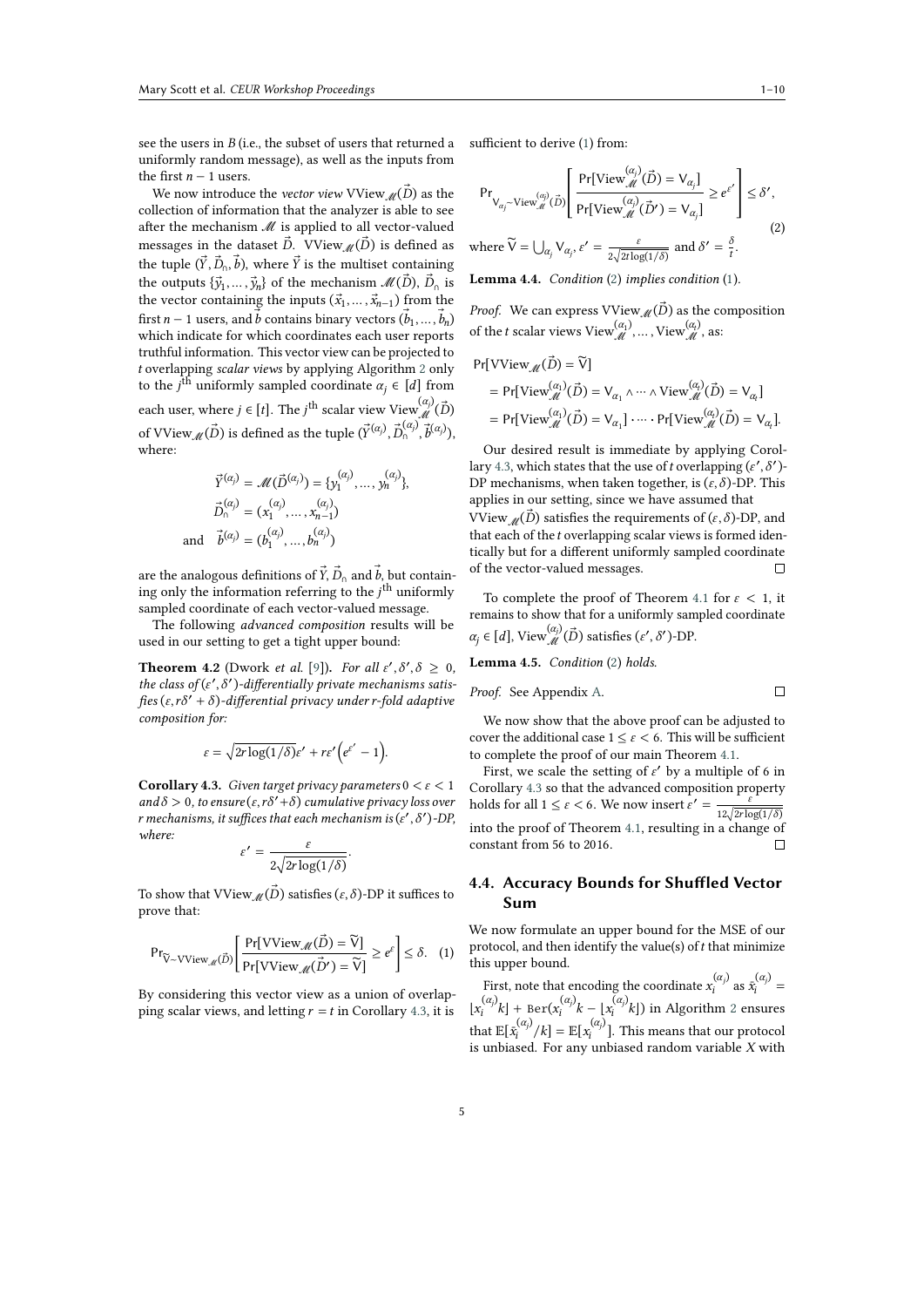$a < X < b$  then Var[X]  $\le (b-a)^2/4$ , and so the MSE per coordinate due to the fixed-point approximation of the true vector in  $\mathcal{R}_{d,k,n,t}$  is at most  $\frac{1}{4k^2}$ . Meanwhile, the MSE when  $\mathcal{R}_{d,k,n,t}$  submits a random vector is at most  $\frac{1}{2}$ per coordinate.

We now use the unbiasedness of our protocol to obtain a result for estimating the squared error between the estimated average vector and the true average vector. When calculating the MSE, each coordinate location is used with expectation  $n/d$ . Therefore, we define the *normalized* MSE, or  $\widehat{\text{MSE}}$ , as the normalization of the MSE by a factor of  $(n/d)^2$ .

<span id="page-5-0"></span>**Theorem 4.6.** *For any*  $d, n \in \mathbb{N}$ ,  $\{t \in \mathbb{N} \mid t \in [d]\}, \varepsilon < 6$ *and*  $\delta \in (0, 1]$ *, there exists a parameter k such that*  $\mathcal{P}_{d,k,n,t}$ *is*  $(\varepsilon, \delta)$ -*DP* and

$$
\widehat{\text{MSE}}(\mathcal{P}_{d,k,n,t}) = \begin{cases} \frac{2td^{8/3}(14\log(1/\delta)\log(2t/\delta))^{2/3}}{(1-\gamma)^2n^{5/3}\epsilon^{4/3}},\\ \text{when } \epsilon < 1\\ \frac{8td^{8/3}(63\log(1/\delta)\log(2t/\delta))^{2/3}}{(1-\gamma)^2n^{5/3}\epsilon^{4/3}},\\ \text{when } 1 \leq \epsilon < 6, \end{cases}
$$

*where* MSE ̂ *denotes the squared error between the estimated average vector and the true average vector.*

*Proof.* We consider the  $\sum_{l=1}^d$  <code>DeBias( $\hat{z}^{(l)}$ )</code> of  $\mathscr{P}_{d,k,n,t}$  compared to the corresponding input  $\sum_{j=1}^{t} \sum_{i=1}^{n} x_i^{(\alpha_j)}$  $\sum_{i=1}^{N}$  over the dataset  $\vec{D}$ . We use the bounds on the variance of the randomized response mechanism from Theorem [4.6](#page-5-0) to give us an upper bound for this comparison.

$$
\begin{split} \text{MSE}(\mathcal{P}_{d,k,n,t}) &= \sup_{\vec{D}} \mathbb{E} \Biggl[ \Biggl( \sum_{l=1}^{d} \text{DeBias}(\hat{z}^{(l)}) - \sum_{j=1}^{t} \sum_{i=1}^{n} x_i^{(a_j)} \Biggr)^2 \Biggr] \\ &= \sup_{\vec{D}} \mathbb{E} \Biggl[ \Biggl( \sum_{j=1}^{t} \sum_{i=1}^{n} \Biggl( \text{DeBias}(y_i^{(a_j)}/k) - x_i^{(a_j)} \Biggr) \Biggr)^2 \Biggr] \\ &= \sup_{\vec{D}} \sum_{j=1}^{t} \sum_{i=1}^{n} \mathbb{E} \Biggl[ \Biggl( \text{DeBias}(y_i^{(a_j)}/k) - x_i^{(a_j)} \Biggr)^2 \Biggr] \\ &= \sup_{\vec{D}} \sum_{j=1}^{t} \sum_{i=1}^{n} \text{Var} \Biggl[ \text{DeBias}(y_i^{(a_j)}/k) \Biggr] \\ &= \frac{tn}{(1-\gamma)^2} \sup_{x_1^{(a_1)}} \text{Var}[y_1^{(a_1)}/k] \le \frac{tn}{(1-\gamma)^2} \Biggl( \frac{1-\gamma}{4k^2} + \frac{\gamma}{2} \Biggr) \\ &\le \frac{tn}{(1-\gamma)^2} \Biggl( \frac{1}{4k^2} + \frac{A_{\varepsilon} dk \log(1/\delta) \log(2t/\delta)}{(n-1)\varepsilon^2} \Biggr), \end{split}
$$

where  $A_{\varepsilon} = 28$  when  $\varepsilon < 1$ , and  $A_{\varepsilon} = 1008$  when  $1 \leq \varepsilon <$ 6. In other words,  $A_\varepsilon$  is equal to half the constant term in the expression of  $\gamma$  stated in Theorem [4.1.](#page-3-3) The choice  $k = \frac{(n-1)e^2}{4A_\ell d \log(1/\delta) \log(2t/\delta)}$  minimizes the bracketed sum above and the bounds in the statement of the theorem follow.  $\Box$ 

To obtain the error between the estimated average vector and the true average vector, we simply take the square root of the result obtained in Theorem [4.6.](#page-5-0)

<span id="page-5-1"></span>**Corollary 4.7.** *For every statistical query*  $q : \mathcal{X} \mapsto$  $[0, 1]^d$ ,  $d, n \in \mathbb{N}$ ,  $\{t \in \mathbb{N} \mid t \in [d]\}, \varepsilon < 6 \text{ and } \delta \in (0, 1],$ *there is an*  $(\varepsilon, \delta)$ -DP *n*-party unbiased protocol for estimat*ing*  $\frac{d}{n} \sum_{i} q(\vec{x}_i)$  *in the Single-Message Shuffle Model with standard deviation*

$$
\hat{\sigma}(\mathcal{P}_{d,k,n,t}) = \begin{cases} \frac{(2t)^{1/2}d^{4/3}(14\log(1/\delta)\log(2t/\delta))^{1/3}}{(1-\gamma)n^{5/6}\varepsilon^{2/3}},\\ \text{ when } \varepsilon < 1\\ \frac{(8t)^{1/2}d^{4/3}(63\log(1/\delta)\log(2t/\delta))^{1/3}}{(1-\gamma)n^{5/6}\varepsilon^{2/3}},\\ \text{ when } 1 \le \varepsilon < 6, \end{cases}
$$

*where*  $\hat{\sigma}$  *denotes the error between the estimated average vector and the true average vector.*

To summarize, we have produced an unbiased protocol for the computation of the sum of  $n$  real vectors in the Single-Message Shuffle Model with normalized MSE  $O_{\varepsilon,\delta}(\tilde{d}^{8/3}tn^{-5/3})$ , using advanced composition results from Dwork *et al.* [\[9\]](#page-9-8). Minimizing this bound as a function of *t* leads us to choose  $t = 1$ , but any choice of *t* that is small and not dependent on  $d$  produces a bound of the same order. In our experimental study, we determine that the best choice of  $t$  in practice is indeed  $t = 1$ .

#### <span id="page-5-2"></span>**4.5. Improved bounds for t=1**

We observe that in the optimal case in which  $t = 1$ , we can tighten the bounds further, as we do not need to invoke the advanced composition results when each user samples only a single coordinate. This changes the value of  $\gamma$  by a factor of  $O(\log(1/\delta))$ , which propagates through to the expression for the MSE. That is, we can more simply set  $\varepsilon' = \varepsilon$  and  $\delta' = \delta$  in the proof of Theorem [4.1.](#page-3-3) When  $\varepsilon$  < 1, the computation is straightforward, with  $c \geq \frac{14}{\epsilon'^2} \log(2t/\delta)$  being chosen as before. However, when  $1 \leq \varepsilon < 6$ , a tighter  $c \geq \frac{80}{\varepsilon'^2} \log(2t/\delta)$  must be selected, as the condition  $\varepsilon' < 1$  no longer holds.

Using  $\varepsilon' < 6$ , we have:

$$
(1 - \exp(-\varepsilon'/2)) \ge \left(1 - \exp\left(-\frac{2}{3\sqrt{15}}\right)\right)\varepsilon' \ge \frac{\varepsilon'}{2\sqrt{10}}.
$$

Thus, we have:

$$
\Pr\left[\frac{N_{\theta}}{N_{\phi}} \ge e^{\varepsilon'}\right] \le \exp\left(-\frac{c}{3}(\varepsilon'/2)^2\right) + \exp\left(-\frac{c}{2}\left(\frac{\varepsilon'}{2\sqrt{10}}\right)^2\right)
$$

$$
\le 2\exp\left(-\frac{80}{2\varepsilon'^2}\frac{\varepsilon'^2}{40}\log(2t/\delta)\right) \le \delta/t,
$$

which yields:

$$
\gamma = \begin{cases} \max\Bigl\{\frac{14dk\log(2/\delta)}{(n-1)\varepsilon^2},\frac{27dk}{(n-1)\varepsilon}\Bigr\}, & \text{when } \varepsilon < 1\\ \max\Bigl\{\frac{80dk\log(2/\delta)}{(n-1)\varepsilon^2},\frac{36dk}{11(n-1)\varepsilon}\Bigr\}, & \text{when } 1 \leq \varepsilon < 6. \end{cases}
$$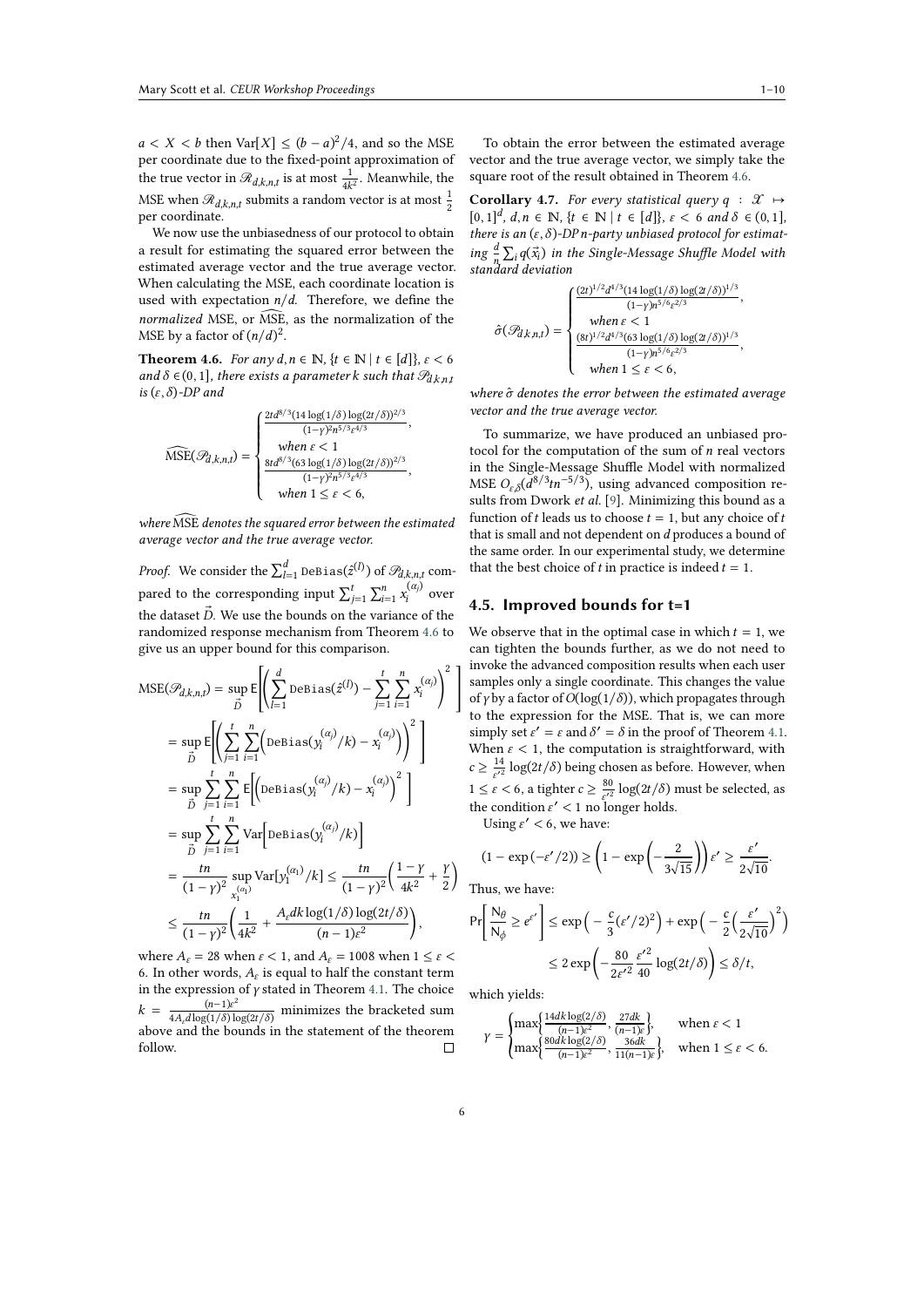

<span id="page-6-0"></span>**Figure 1:** Bar charts confirming that the choices  $t = 1$  (a) and  $k = 3$  (b) minimize the total experimental MSE for the ECG Heartbeat Categorization Dataset.

Note that the above expression for  $\gamma$  in the case  $\varepsilon < 1$ coincides with the result obtained by Balle *et al.* in the scalar case [\[2\]](#page-9-1). Putting this expression for  $\gamma$  in the proof of Theorem [4.6,](#page-5-0) with the choice

$$
k = \begin{cases} \min\left\{ \left( \frac{ne^2}{28d\log(2/\delta)} \right)^{1/3}, \left( \frac{ne}{54d} \right)^{1/3} \right\}, & \text{when } \varepsilon < 1\\ \min\left\{ \left( \frac{ne^2}{160d\log(2/\delta)} \right)^{1/3}, \left( \frac{11ne}{72d} \right)^{1/3} \right\}, & \text{when } 1 \le \varepsilon < 6, \end{cases}
$$

causes the upper bound on the normalized MSE to reduce to:

$$
\widehat{\text{MSE}} = \begin{cases} \max \Bigl\{ \frac{98^{1/3} d^{8/3} \log^{2/3}(2/\delta)}{(1-\gamma)^2 n^{5/3} \epsilon^{4/3}}, \frac{18 d^{8/3}}{(1-\gamma)^2 n^{5/3} (4 \epsilon)^{2/3}} \Bigr\}, \\ \text{when } \epsilon < 1 \\ \max \Bigl\{ \frac{2d^{8/3} (20 \log(2/\delta))^{2/3}}{(1-\gamma)^2 n^{5/3} \epsilon^{4/3}}, \frac{2(9^{2/3}) d^{8/3}}{(1-\gamma)^2 n^{5/3} (11 \epsilon)^{2/3}} \Bigr\}, \\ \text{when } 1 \leq \epsilon < 6. \end{cases}
$$

By updating Corollary [4.7](#page-5-1) in the same way, we can conclude that for the optimal choice  $t = 1$ , the normalized standard deviation of our unbiased protocol can be further tightened to:

$$
\hat{\sigma} = \begin{cases}\max\Bigl\{\frac{98^{1/6}d^{4/3}\log^{1/3}(2/\delta)}{(1-\gamma)n^{5/6}\epsilon^{2/3}},\frac{18^{1/2}d^{4/3}}{(1-\gamma)n^{5/6}(4\epsilon)^{1/3}}\Bigr\},\\ \text{ when } \varepsilon<1\\ \max\Bigl\{\frac{2^{1/2}d^{4/3}(20\log(2/\delta))^{1/3}}{(1-\gamma)n^{5/6}\epsilon^{2/3}},\frac{2^{1/2}9^{1/3}d^{4/3}}{(1-\gamma)n^{5/6}(11\epsilon)^{1/3}}\Bigr\},\\ \text{ when } 1\leq \varepsilon<6.\end{cases}
$$

# **5. Experimental Evaluation**

In this section we present and compare the bounds generated by applying Algorithms [2](#page-3-1) and [3](#page-3-2) to an ECG Heartbeat Categorization Dataset in Python, available at [https:](https://www.kaggle.com/shayanfazeli/heartbeat)

[//www.kaggle.com/shayanfazeli/heartbeat.](https://www.kaggle.com/shayanfazeli/heartbeat) We analyse the effect of changing one key parameter at a time, whilst the others remain the same. Our default settings are vector dimension  $d = 100$ , rounding parameter  $k = 3$ , number of users  $n = 50000$ , number of coordinates to sample  $t = 1$ , and differential privacy parameters  $\varepsilon = 0.95$ and  $\delta = 0.5$ . The ranges of all parameters have been adjusted to best display the dependencies, whilst simultaneously ensuring that the parameter  $\gamma$  of the randomized response mechanism is always within its permitted range of  $[0, 1]$ . The Python code is available at [https:](https://github.com/mary-python/dft/blob/master/shuffle) [//github.com/mary-python/dft/blob/master/shuffle.](https://github.com/mary-python/dft/blob/master/shuffle)

We first confirm that the choice of  $t = 1$  is optimal, as predicted by the results of Section [4.5.](#page-5-2) Indeed, Fig. [1](#page-6-0) (a) shows that the total experimental  $\widehat{\text{MSE}}$  for the ECG Heartbeat Categorization Dataset is significantly smaller when  $t = 1$ , compared to any other small value of  $t$ .

Similarly, Fig. [1](#page-6-0) (b) suggests that the total experimental  $\widehat{\text{MSE}}$  is lowest when  $k = 3$ , which is sufficiently close to the choice of  $k$  selected in the proof of Theorem [4.6,](#page-5-0) with all other default parameter values substituted in. Observe that the absolute value of the observed MSE is below 0.3 in this case, meaning that the vector is reconstructed to a high degree of accuracy, sufficient for many applications.

Next, we verify the bounds of  $d^{8/3}$  and  $n^{-5/3}$  from Theorem [4.6.](#page-5-0) Fig. [2](#page-7-0) (a) is plotted with a best fit curve with equation a multiple of  $d^{8/3}$ , exactly as desired. Unsurprisingly, the MSE increases as  $d$  goes up according to this superlinear dependence. Meanwhile, Fig. [2](#page-7-0) (b) fits a curve dependent on  $n^{-7/6}$ , sufficiently close to the required result. We see the benefit of increasing  $n$ : as  $n$ increases by a factor of 10 across the plot, the error decreases by more than two orders of magnitude. In Fig. [3,](#page-7-1) we verify the dependency  $\varepsilon^{-4/3}$  in the two ranges  $\varepsilon < 1$ and  $1 \leq \varepsilon < 6$ . The behavior for  $\varepsilon < 1$  is quite smooth,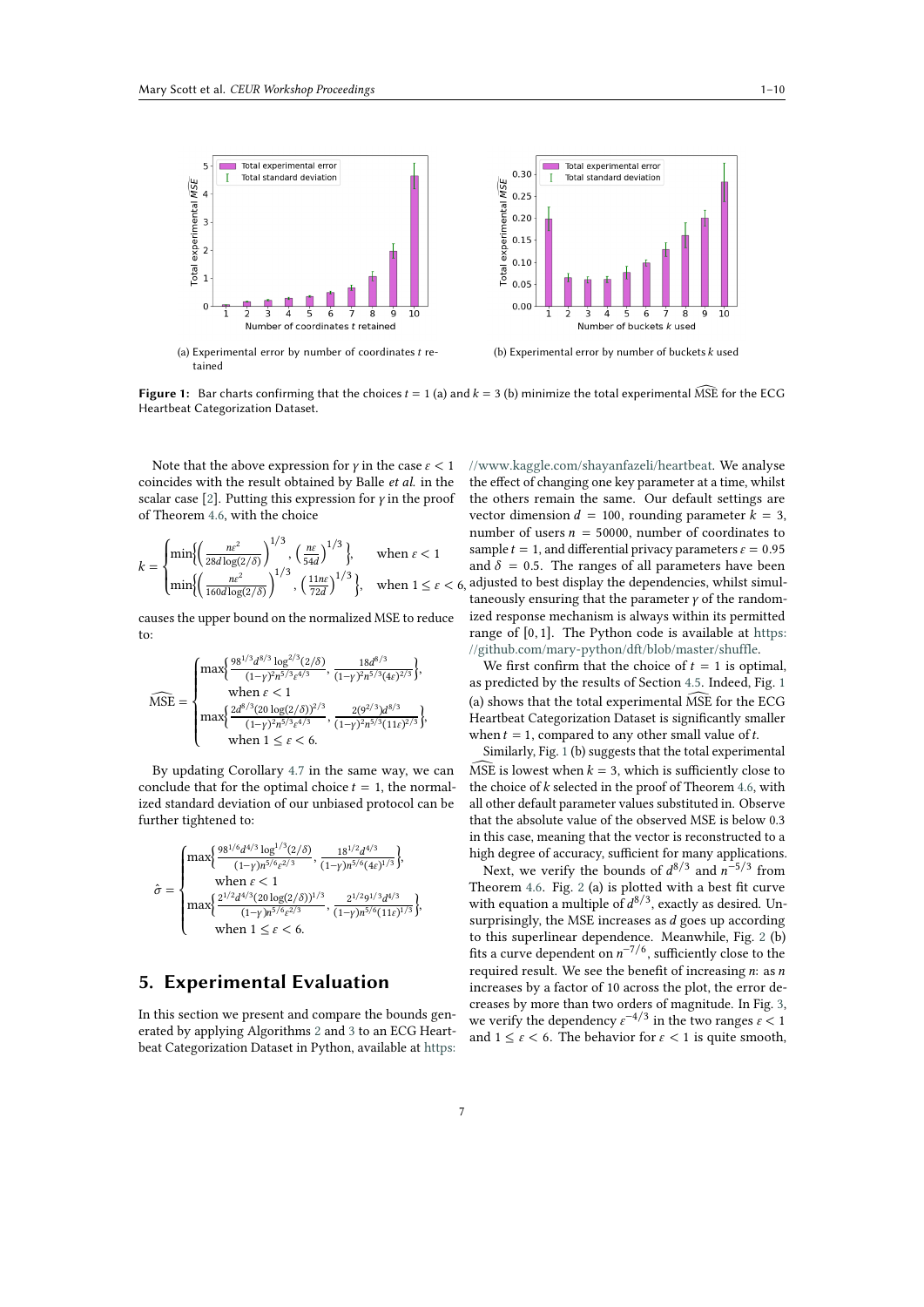

<span id="page-7-0"></span>**Figure 2:** Bar charts with best fit curves confirming the dependencies  $d^{8/3}$  (a) and  $n^{-5/3}$  (b) from Theorem [4.6.](#page-5-0)



<span id="page-7-1"></span>**Figure 3:** Bar charts with best fit curves confirming the dependency  $\varepsilon^{-4/3}$  from Theorem [4.6](#page-5-0) in the two ranges  $\varepsilon$  < 1 (a) and  $1 \leq \varepsilon \leq 6$  (b).

but becomes more variable for larger  $\varepsilon$  values.

In conclusion, these experiments confirm that picking  $t = 1$  and  $k = 3$  serves to minimize the error. The lines of best fit confirm the dependencies on the other param-eters from Section [4](#page-2-0) for  $d$ ,  $\varepsilon$  and  $n$ , by implementing and applying Algorithms [2](#page-3-1) and [3](#page-3-2) to an ECG Heartbeat Categorization Dataset in Python. The experiments demonstrate that the MSE observed in practice is sufficiently small to allow effective reconstruction of average vectors for a suitably large cohort of users.

# **6. Conclusion**

Our results extend a result from Balle *et al.* [\[2\]](#page-9-1) for scalar sums to provide a protocol  $\mathcal{P}_{d,k,n,t}$  in the Single-Message Shuffle Model for the private summation of vector-valued messages  $(\vec{x}_1, \dots, \vec{x}_n) \in ([0, 1]^d)^n$ . It is not surprising that the normalized MSE of the resulting estimator has a dependence on  $n^{-5/3}$ , as this was the case for scalars, but the

addition of a new dimension  $d$  introduces a new dependency for the bound, as well as the possibility of sampling  $t$  coordinates from each  $d$ -dimensional vector. For this extension, we formally defined the *vector view* as the knowledge of the analyzer upon receiving the randomized vectors, and expressed it as a union of overlapping scalar views. Through the use of advanced composition results from Dwork *et al.* [\[9\]](#page-9-8), we showed that the estimator now has normalized MSE  $O_{\varepsilon,\delta}(d^{8/3}tn^{-5/3})$  which can be further improved to  $O_{\varepsilon,\delta}(d^{8/3}n^{-5/3})$  by setting  $t = 1$ .

Our contribution has provided a stepping stone between the summation of the scalar case discussed by Balle *et al.* [\[2\]](#page-9-1) and the linearization of more sophisticated structures such as matrices and higher-dimensional tensors, both of which are reliant on the functionality of the vector case. As mentioned in Section [2,](#page-0-0) there is potential for further exploration in the Multi-Message Shuffle Model to gain additional privacy, echoing the follow-up paper of Balle *et al.* [\[17\]](#page-9-16).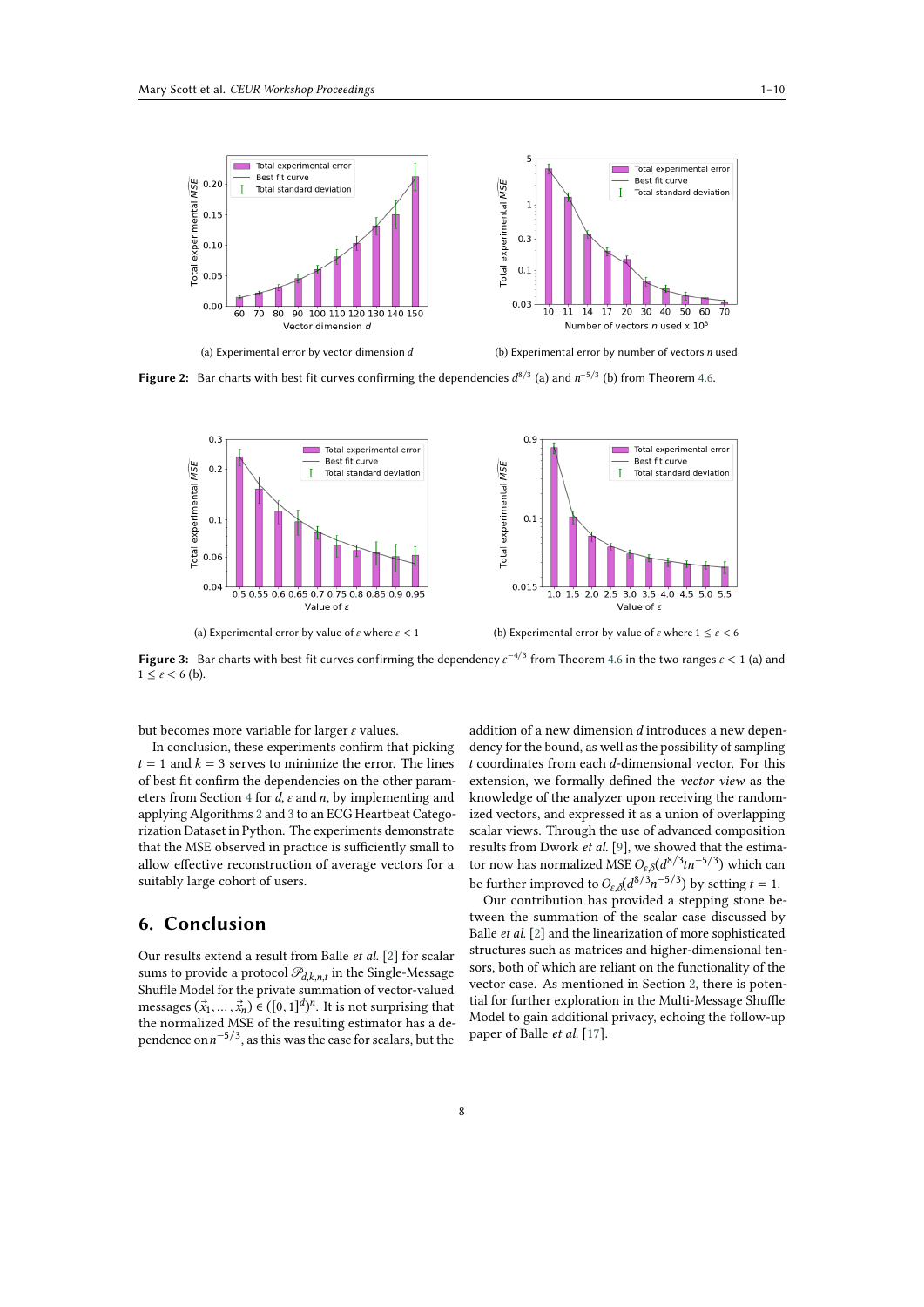## <span id="page-8-0"></span>**A. Proof of Lemma [4.5](#page-4-3)**

#### **Lemma 4.5.** *Condition* ([2](#page-4-2)) *holds.*

*Proof.* The way in which we split the vector view (i.e., to consider a single uniformly sampled coordinate of each vector-valued message in turn), means that we can apply a proof that is analogous to the scalar-valued case [\[2\]](#page-9-1). We work through the key steps needed.

Recall from Section [4.1](#page-2-2) that the case where the  $n^{\rm th}$  user submits a uniformly random message independent of their input satisfies DP trivially. Otherwise, the  $n^{\text{th}}$  user submits their true message, and we assume that analyzer removes from  $\vec{Y}^{(\alpha_j)}$  any truthful messages associated with the first  $n-1$  users. Denote  $n_j^{(\alpha_j)}$  to be the count of j<sup>th</sup> ĺ coordinates remaining with a particular value  $l \in [k]$ . If  $\vec{x}_n^{(\alpha_j)} = \theta$  and  $\vec{x}_n^{\prime(\alpha_j)} = \phi$ , we obtain the relationship

$$
\frac{\Pr[\text{View}^{(\alpha_j)}_{\mathcal{M}}(\vec{D}) = V_{\alpha_j}]}{\Pr[\text{View}^{(\alpha_j)}_{\mathcal{M}}(\vec{D}') = V_{\alpha_j}]} = \frac{n_{\theta}^{(\alpha_j)}}{n_{\phi}^{(\alpha_j)}}
$$

.

We observe that the counts  $n_A^{(\alpha_j)}$  $\overset{(\alpha_j)}{\theta}$  and  $n_{\phi}^{(\alpha_j)}$  $\int_{\phi}^{(\alpha_j)}$  follow the binomial distributions N $_{\theta}$  ∼ Bin $\left( s, \frac{\gamma}{k} \right)$  $\left(\frac{y}{k}\right)$  + 1 and N<sub> $\phi$ </sub> ~ Bin $\left(s, \frac{y}{k}\right)$  $\frac{\gamma}{k}$ respectively, where *s* denotes the number of times that the coordinate *j* is sampled. In expectation,  $s = (n-1)t/d$ , and below we will show that it is close to its expectation:

$$
\begin{aligned} &\text{Pr}_{\text{V}_{\alpha_j} \sim \text{View}^{(\alpha_j)}_{\mathcal{M}}(\vec{D})} \left[ \frac{\text{Pr}[\text{View}^{(\alpha_j)}_{\mathcal{M}}(\vec{D}) = \text{V}_{\alpha_j}]}{\text{Pr}[\text{View}^{(\alpha_j)}_{\mathcal{M}}(\vec{D}') = \text{V}_{\alpha_j}]} \geq e^{\epsilon'} \right] \\ &= \text{Pr} \left[ \frac{\text{N}_{\theta}}{\text{N}_{\phi}} \geq e^{\epsilon'} \right]. \end{aligned}
$$

We define  $c := E[N_\phi] = \frac{Y}{k} \cdot s$  and split this into the union of two events,  $N_{\theta} \ge ce^{\epsilon'/2}$  and  $N_{\phi} \le ce^{-\epsilon'/2}$ . Applying a Chernoff bound gives:

$$
\Pr\left[\frac{N_{\theta}}{N_{\phi}} \ge e^{\varepsilon'}\right] \le \exp\left(-\frac{c}{3}\left(e^{\varepsilon'/2} - 1 - \frac{1}{c}\right)^2\right) + \exp\left(-\frac{c}{2}\left(1 - e^{-\varepsilon'/2}\right)^2\right).
$$

We will choose  $c \geq \frac{14}{\epsilon'^2} \log(2t/\delta)$  so that we have:

$$
\exp(\varepsilon'/2) - 1 - \frac{1}{c} \ge \frac{\varepsilon'}{2} + \frac{{\varepsilon'}^2}{8} - \frac{{\varepsilon'}^2}{14\log(2t/\delta)} \ge \frac{\varepsilon'}{2}.
$$

Using  $\varepsilon' < 1$ , we have:

$$
(1 - \exp(-\varepsilon'/2)) \ge (1 - \exp(-1/2))\varepsilon' \ge \frac{\varepsilon'}{\sqrt{7}}.
$$

Thus we have:

$$
\Pr\left[\frac{N_{\theta}}{N_{\phi}} \ge e^{\varepsilon'}\right] \le \exp\left(-\frac{c}{3}(\varepsilon'/2)^2\right) + \exp\left(-\frac{c}{2}(\varepsilon'/\sqrt{7})^2\right)
$$

$$
\le 2\exp\left(-\frac{14}{2\varepsilon'^2}\frac{\varepsilon'^2}{7}\log(2t/\delta)\right) \le \delta/t.
$$

We now apply another Chernoff bound to show that  $s \leq 2E[s]$ , which can be used to give a bound on  $\gamma$ . The following calculation proves that  $Pr[s \geq 2E(s)] \leq$ exp( $-E(s)/3$ ), using  $E(s) = (n - 1)t/d$ :

$$
\Pr[s \ge 2E(s)] \le \exp\left(-\frac{n-1}{3}t/d\right) \le \exp\left(-\frac{n}{3}\right) < \delta/3t,
$$

for all reasonable values of  $\delta$ .

Substituting these bounds on *s* and *c* into  $\gamma s / k = c$ along with  $\varepsilon' = \frac{\varepsilon}{\sqrt{1 - \varepsilon^2}}$  $rac{\varepsilon}{2\sqrt{2t\log(1/\delta)}}$  gives:

$$
\gamma \ge \frac{112kt \log(1/\delta) \log(2t/\delta)}{s \varepsilon^2} \ge \frac{56dk \log(1/\delta) \log(2t/\delta)}{(n-1)\varepsilon^2}.
$$